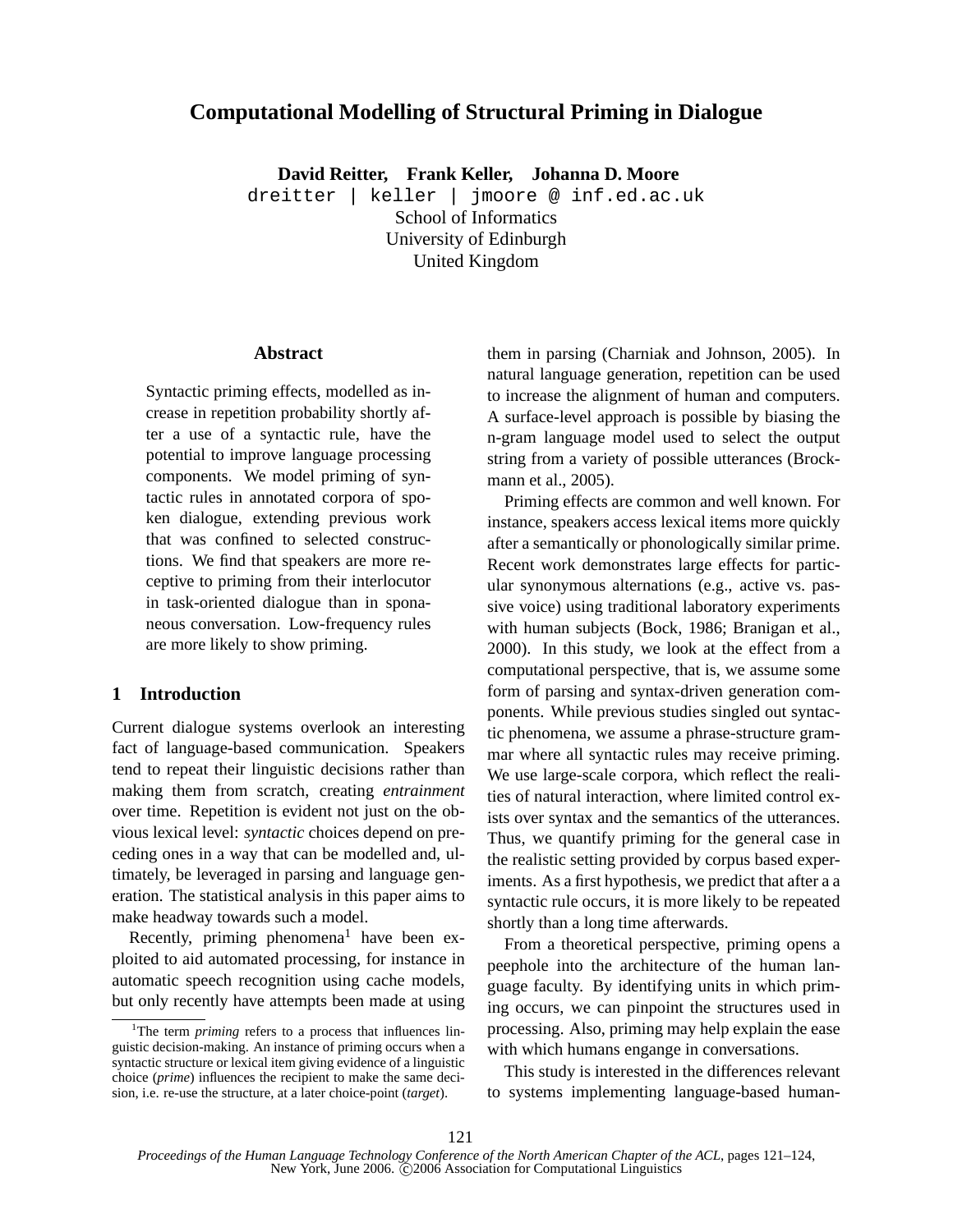computer interaction. Often, HCI is a means for user and system to jointly plan or carry out a task. Thus, we look at repetition effects in task-oriented dialogue. A recent psychological perspective models *Interactive Alignment* between speakers (Pickering and Garrod, 2004), where mutual understanding about task and situation depends on lower-level priming effects. Under the model, we expect priming effects to be stronger when a task requires highlevel alignment of situation models.

## **2 Method**

# **2.1 Dialogue types**

We examined two corpora. *Switchboard* contains 80,000 utterances of *spontaneous spoken conversations* over the telephone among randomly paired, North American speakers, syntactically annotated with phrase-structure grammar (Marcus et al., 1994). *The HCRC Map Task* corpus comprises more than 110 dialogues with a total of 20, 400 utterances (Anderson et al., 1991). Like Switchboard, HCRC Map Task is a corpus of spoken, two-person dialogue in English. However, Map Task contains *task-oriented dialogue*: interlocutors work together to achieve a task as quickly and efficiently as possible. Subjects were asked to give each other directions with the help of a map. The interlocutors are in the same room, but have separate, slightly different maps and are unable to see each other's maps.

#### **2.2 Syntactic repetitions**

Both corpora are annotated with phrase structure trees. Each tree was converted into the set of phrase structure productions that license it. This allows us to identify the repeated use of rules. Structural priming would predict that a rule *(target)* occurs more often shortly after a potential *prime* of the same rule than long afterwards – any repetition at great distance is seen as coincidental. Therefore, we can correlate the probability of repetition with the elapsed time (DIST) between prime and target.

We considered very pair of two equal syntactic rules up to a predefined maximal distance to be a potential case of priming-enhanced production. If we consider priming at distances  $1 \ldots n$ , each rule instance produces up to  $n$  data points. Our binary response variable indicates whether there is a prime

for the target between  $n - 0.5$  and  $n + 0.5$  seconds before the target. As a prime, we see the invocation of the same rule. Syntactic repetitions resulting from lexical repetition and repetitions of unary rules are excluded. We looked for repetitions within windows (DIST) of  $n = 15$  seconds (Section 3.1).

Without priming, one would expect that there is a constant probability of syntactic repetition, no matter the distance between prime and target. The analysis tries to reject this null hypothesis and show a correlation of the effect size with the type of corpus used. We expect to see the syntactic priming effect found experimentally should translate to more cases for shorter repetition distances, since priming effects usually decay rapidly (Branigan et al., 1999).

The target utterance is included as a random factor in our model, grouping all 15 measurements of all rules of an utterance as *repeated measurements*, since they depend on the same target rule occurrence or at least on other other rules in the utterance, and are, thus, partially inter-dependent.

We distinguish *production-production priming* within (PP) and *comprehension-production priming* between speakers (CP), encoded in the factor ROLE. Models were estimated on joint data sets derived from both corpora, with a factor SOURCE included to discriminate the two dialogue types.

Additionally, we build a model estimating the effect of the raw frequency of a particular syntactic rule on the priming effect (FREQ). This is of particular interest for priming in applications, where a statistical model will, all other things equal, prefer the more frequent linguistic choice; recall for competing low-frequency rules will be low.

# **2.3 Generalized Linear Mixed Effect Regression**

In this study, we built generalized linear mixed effects regression models (GLMM). In all cases, a rule instance *target* is counted as a repetition at distance d iff there is an utterance *prime* which contains the same rule, and *prime* and *target* are d units apart. GLMMs with a logit-link function are a form of *logistic regression*. 2

<sup>&</sup>lt;sup>2</sup>We trained our models using Penalized Quasi-Likelihood (Venables and Ripley, 2002). We will not generally give classical  $R^2$  figures, as this metric is not appropriate to such GLMMs. The below experiments were conducted on a sample of 250,000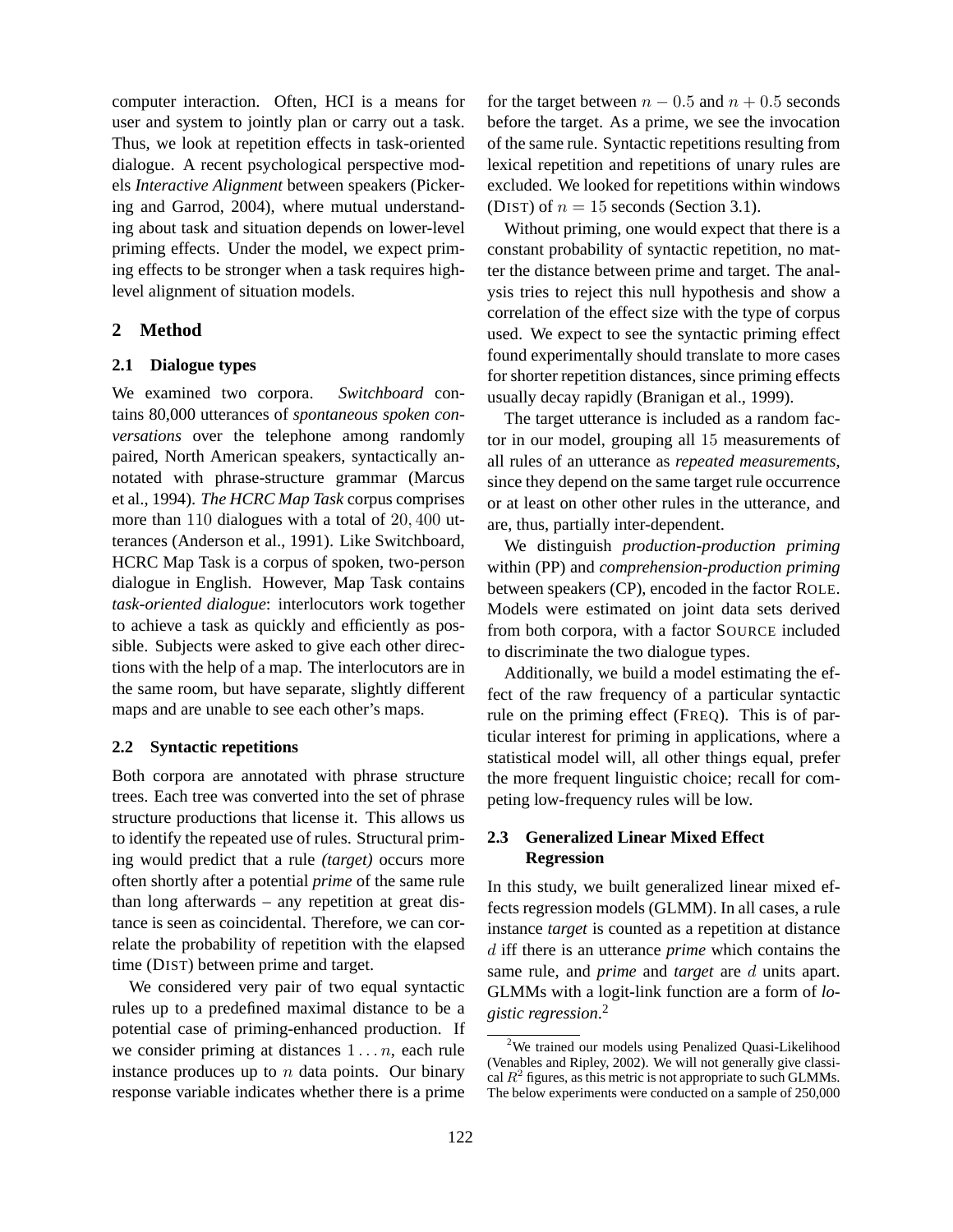

priming strength, as shown on the left. These are derived from models without FREQ. Task, for within-speaker (PP) and between-speaker (CP) priming. Right: Fitted model for the development<br>of repetition probability (y axis) over time (x axis, in seconds). Here, decay (slope) is the relevant factor for Figure 1: Left: Estimated priming strength (repetition probability decay rate) for Switchboard and Map Task, for within-speaker (PP) and between-speaker (CP) priming. Right: Fitted model for the development

Regression allows us not only to show that priming exists, but it allows us to predict the decline of repetition probability with increasing distance between prime and target and depending on other variables. If we see priming as a form of pre-activation of syntactic nodes, it indicates the decay rate of preactivation. Our method quantifies priming and correlates the effect with secondary factors.

#### **3 Results**

## **3.1 Task-oriented and spontaneous dialogue**

Structural repetition between speakers occured in both corpora and its probability decreases logarithmically with the distance between prime and target.

Figure 1 provides the model for the influence of the four factorial combinations of ROLE and SOURCE on priming (left) and the development of repetition probability at increasing distance (right). SOURCE=Map Task has an interaction effect on the priming decay  $ln(DIST)$ , both for PP priming ( $\beta =$  $-0.024, t = -2.0, p < 0.05$  and for CP priming  $(\beta = -0.059, t = -4.0, p < 0.0005)$ . (Lower coefficients indicate more decay, hence more priming.)

In both corpora, we find positive priming effects. However, PP priming is stronger, and CP priming is much stronger in Map Task.

The choice of corpus exhibits a marked interaction with priming effect. Spontaneous conversation shows significantly less priming than task-oriented dialogue. We believe this is not a side-effect of varying grammar size or a different syntactic entropy in the two types of dialogue, since we examine the *decay of repetition probability* with increasing distance (interactions with DIST), and not the overall probability of chance repetition (intercepts / main effects except DIST).

#### **3.2 Frequency effects**

An additional model was built which included  $ln(FREQ)$  as a predictor that may interact with the effect coefficient for  $ln(DIST)$ .

 $ln(FREQ)$  is inversely correlated with the priming effect (Paraphrase:  $\beta_{lnDist}$  =  $-1.05, \beta_{lnDist:lnFreq}$  = 0.54, Map Task:  $\beta_{lnDist} = -2.18, \beta_{lnDist:lnFreq} = 0.35, \text{ all}$  $p \sim 0.001$ . Priming weakens with higher (logarithmic) frequency of a syntactic rule.

data points per corpus.